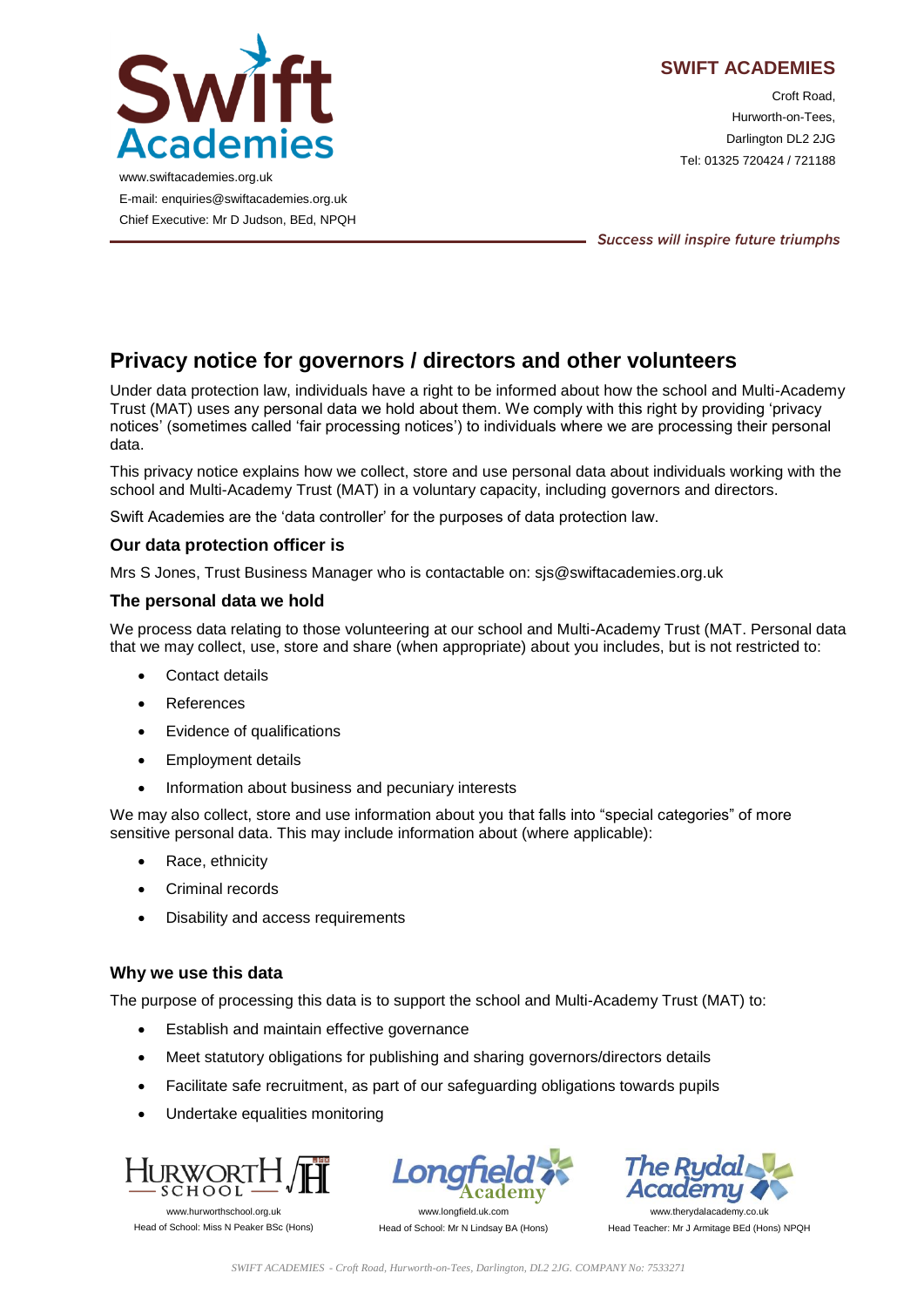

Croft Road, Hurworth-on-Tees, Darlington DL2 2JG Tel: 01325 720424 / 721188

www.swiftacademies.org.uk E-mail: enquiries@swiftacademies.org.uk Chief Executive: Mr D Judson, BEd, NPQH

Success will inspire future triumphs

Ensure that appropriate access arrangements can be provided for volunteers who require them

## **Our lawful basis for using this data**

We only collect and use personal information about you when the law allows us to. Most commonly, we use it where we need to:

- Comply with a legal obligation
- Carry out a task in the public interest

Less commonly, we may also use personal information about you where:

- You have given us consent to use it in a certain way
- We need to protect your vital interests (or someone else's interests)

Where you have provided us with consent to use your data, you may withdraw this consent at any time. We will make this clear when requesting your consent, and explain how you go about withdrawing consent if you wish to do so.

Some of the reasons listed above for collecting and using personal information about you overlap, and there may be several grounds which justify our use of your data.

## **Collecting this information**

While the majority of the information we collect from you is mandatory, there is some information that you can choose whether or not to provide to us.

Whenever we seek to collect information from you, we make it clear whether you must provide this information (and if so, what the possible consequences are of not complying), or whether you have a choice.

## **How we store this data**

Personal data is stored in accordance with our Data Protection Policy.

We maintain a file to store personal information about all volunteers. The information contained in this file is kept secure and is only used for purposes directly relevant to your work with the school or Multi-Academy Trust.

When your relationship with the school or Multi-Academy Trust has ended, we will retain and dispose of your personal information in accordance with our Record retention schedule.

## **Data sharing**



Head of School: Miss N Peaker BSc (Hons)



Head of School: Mr N Lindsay BA (Hons)

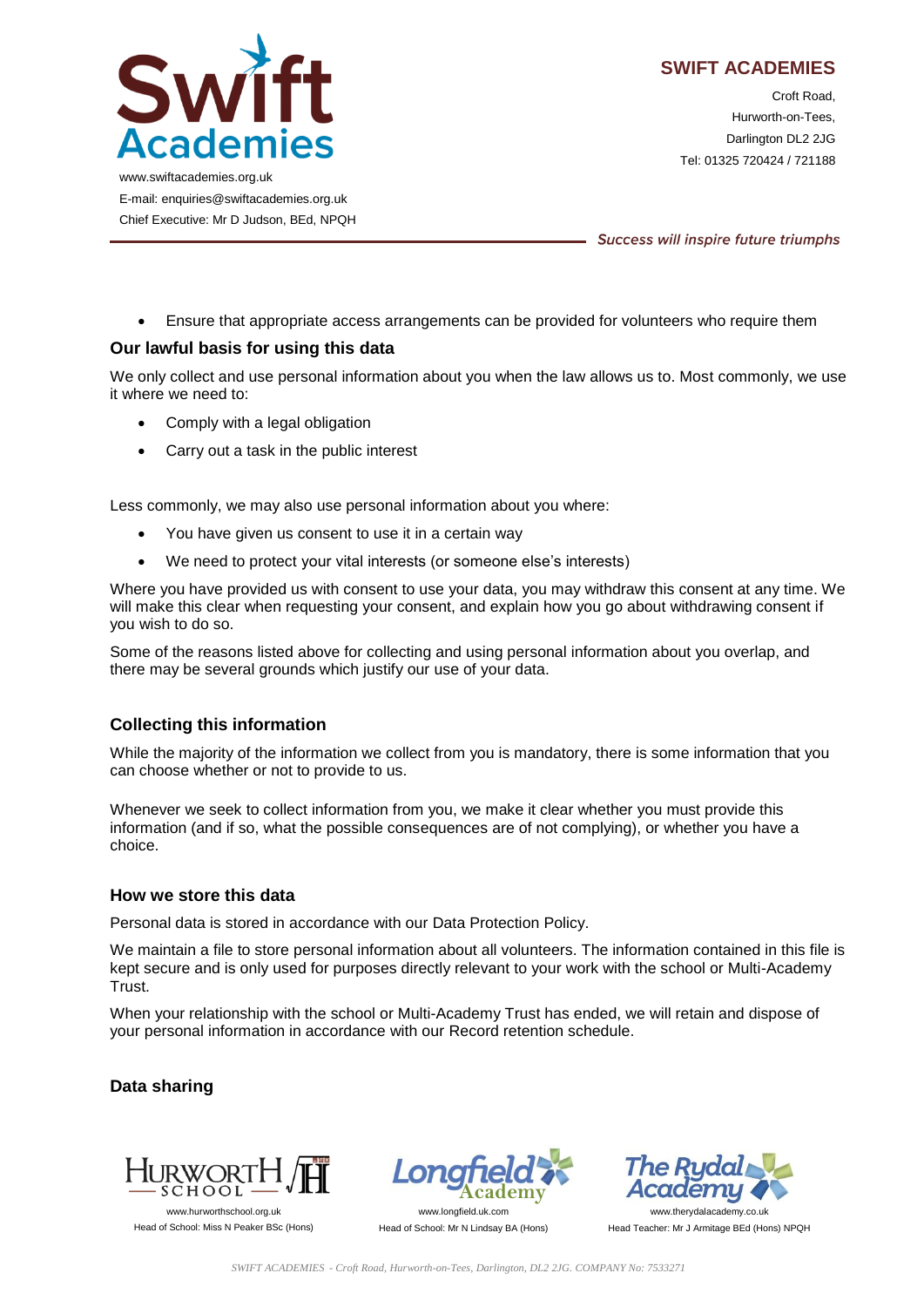

**SWIFT ACADEMIES**

Croft Road, Hurworth-on-Tees, Darlington DL2 2JG Tel: 01325 720424 / 721188

www.swiftacademies.org.uk E-mail: enquiries@swiftacademies.org.uk Chief Executive: Mr D Judson, BEd, NPQH

Success will inspire future triumphs

We do not share information about you with any third party without your consent unless the law and our policies allow us to do so.

Where it is legally required, or necessary (and it complies with data protection law) we may share personal information about you with:

- Department for Education we share personal data with the Department for Education (DfE) on a statutory basis. This data sharing underpins workforce policy monitoring, evaluation, and links to school funding / expenditure and the assessment of educational attainment. We are required to share information about our workforce members with our local authority (LA) under section 5 of the Education (England) Regulations 2007 and amendments
- Local Authority we are required to share information about our workforce members with our local authority (LA) under section 5 of the Education (England) Regulations 2007 and amendments
- Multi-Academy Trust to allow the business to function, such as sharing information with HR and finance teams
- Suppliers and service providers to enable them to provide the service we have contracted them for, such as governor/trustee support
- Police forces, courts, tribunals to meet our legal obligations to share certain information with it, such as CCTV footage or contact information

## **Transferring data internationally**

Where we transfer personal data to a country or territory outside the European Economic Area, we will do so in accordance with data protection law.

## **Your rights**

## **How to access the personal information we hold about you**

Individuals have a right to make a 'subject access request' to gain access to personal information that the school/Multi-Academy Trust holds about them.

If you make a subject access request, and if we do hold information about you, we will:

- Give you a description of it
- Tell you why we are holding and processing it, and how long we will keep it for
- Explain where we got it from, if not from you
- Tell you who it has been, or will be, shared with
- Let you know whether any automated decision-making is being applied to the data, and any consequences of this
- Give you a copy of the information in an intelligible form



Head of School: Miss N Peaker BSc (Hons)



Head of School: Mr N Lindsay BA (Hons)